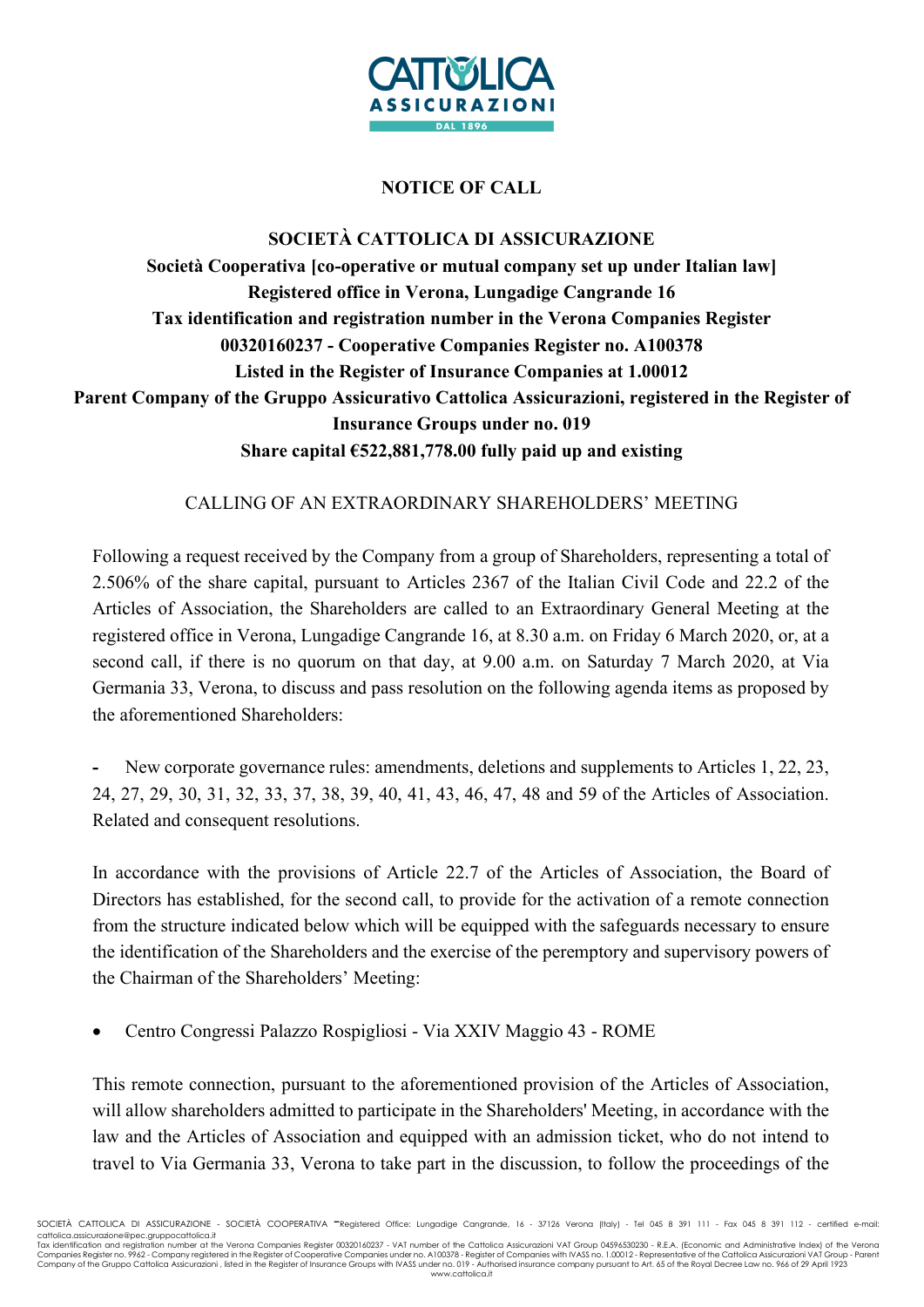

meeting live and to cast their vote at the time of voting.

\*

In accordance with applicable legislation, at the registered office, at Borsa Italiana S.p.A., on the storage mechanism authorised by CONSOB called "eMarket-Storage", managed by Spafid Connect S.p.A. and accessible from the website http://www.emarketstorage.comand on the Company's "Corporate" website http://www.cattolica.it/home-corporate in the "Governance" section, the documentation relating to the Shareholders' Meeting is made available to the public, and specifically, pursuant to Article 125-ter paragraph 3, Legislative Decree No. 58/1998, the report on the matter to be discussed prepared by the Shareholders requesting the calling of the Shareholders' Meeting and the relevant evaluations of the Board of Directors.

Shareholders may inspect the above documentation filed at the registered office and obtain a copy thereof.

It is recalled that, pursuant to the law and the Articles of Association, Shareholders listed in the shareholders' register for at least ninety days – for which the authorised intermediary, with which the shares are deposited, has sent the Company the specific notice provided by current legislation certifying the ownership of the shares at least two days before the date set for the first call – may attend and vote at the Shareholders' Meeting; a copy of the said notice, which the intermediary is required to make available to the requester, may be used to confer representation to participate in the Shareholders' Meeting by signing the proxy form that may be included below. A form that can be used to grant a proxy to attend the Shareholders' Meeting is however sent to all entitled Shareholders together with the notice of meeting. It is also available on the Company's "Corporate" website. http://www.cattolica.it/home-corporate in the "Governance" section. Pursuant to the Articles of Association, the Shareholders listed in the Shareholders' Register for at least 90 days before the Shareholders' Meeting at first call may attend the Shareholders' Meeting provided that the above notice attests ownership of at least three hundred shares.

A Shareholder may, by proxy, represent another Shareholder; however, no proxy may represent more than five Shareholders. Powers of representation may not be granted to members of the Board of Directors or employees of the Company, or to companies controlled directly or indirectly by the Company, or to members of the administrative and control body and employees of the latter body.

## It should be noted that, pursuant to Article 3 of the current Shareholders' Meeting Rules, proxies must be presented in their original form and be accompanied by a photocopy of a valid identity document of the appointing party.

Each Shareholder shall be entitled to one vote, regardless of the number of shares owned.

Tax identification and registration number at the Verona Companies Register 00320160237 - VAT number of the Cattolica Assicurazioni VAT Group 04596530230 - R.E.A. (Economic and Administrative Index) of the Verona<br>Companies www.cattolica.it